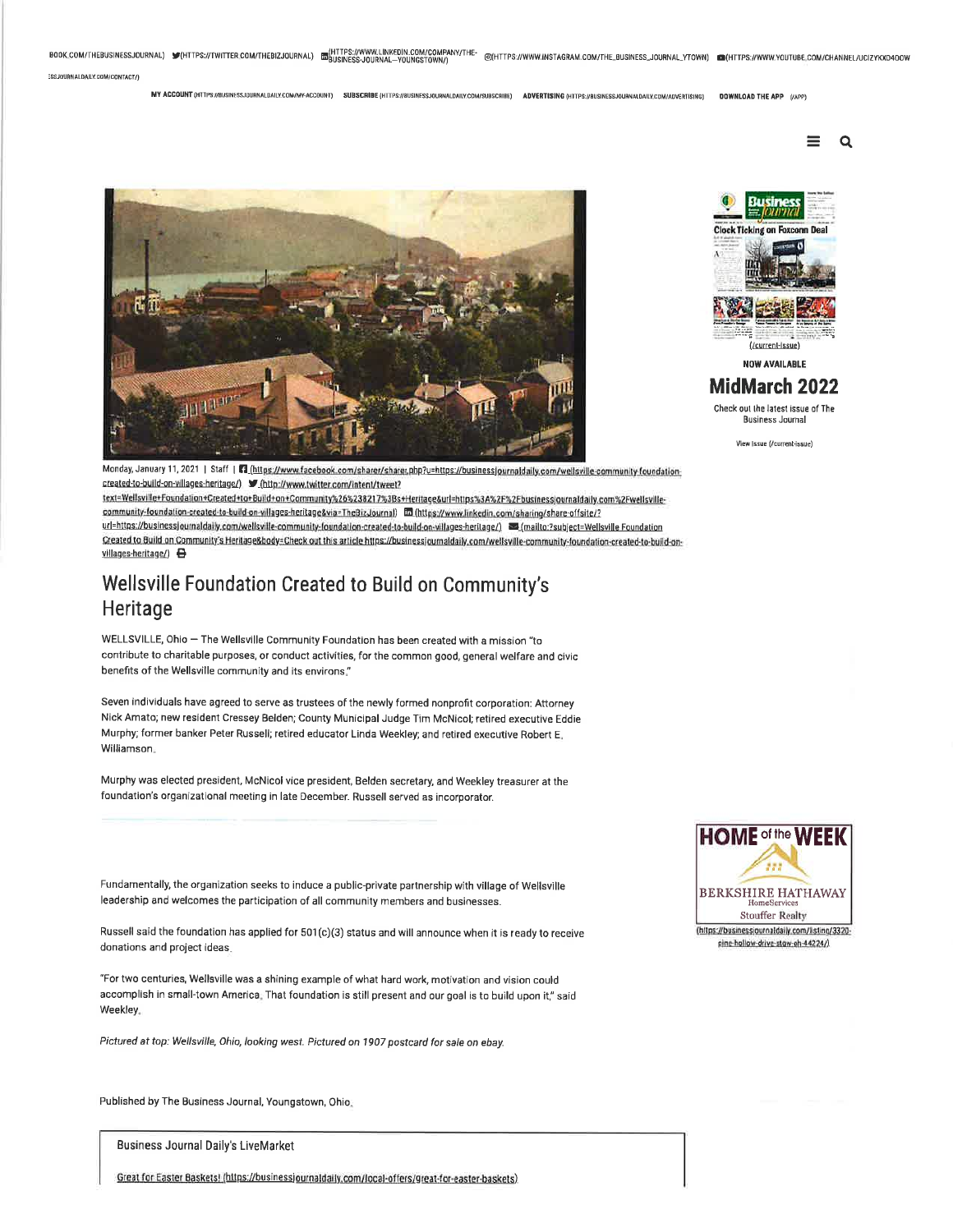BOOK.COM/THEBUSINESSJOURNAL) VHTTPS://TWITTER.COM/THEBIZJOURNAL) ENGINESS-JOURNAL-YOUNGSTOWN/) @(HTTPS://WWW.INSTAGRAM.COM/THE\_BUSINESS\_JOURNAL\_YTOWN) @(HTTPS://WWW.YOUTUBE.COM/CHANNEL/UCIZYKXD400W

ESSJOURNALDAILY.COM/CONTACT/)

MY ACCOUNT (HTTPS://BUSINESS.OURNALDAILY.COM/MY-ACCOUNT) SUBSCRIBE (HTTPS://BUSINESS.JOURNALDAILY.COM/SUBSCRIBE) ADVERTISING (HTTPS //BUSINESS.JOURNALDAILY.COM/ADVERTISING) DOWNLOAD THE APP (APP)

> $\alpha$ =



Friday, September 3, 2021 | Jo Ann Bobby-Gilbert (https://businessjournaldaily.com/author/jo-ann-bobby-gilbert/) | 3 (https://www.facebook.com/sharer/sharer.php?u=https://businessjournaldaily.com/wellsville-foundation-sees-bank-building-as-prime-for-redevelopment/) /http://www.twitter.com/intent/tweet?

text=Wellsville+Foundation+Sees+Bank+Building+as+Prime+for+Redevelopment&url=https%3A%2F%2Fbusinessjournaldaily.com%2Fwellsville-foundationsees-bank-building-as-prime-for-redevelopment&via=TheBizJournal) En (https://www.linkedin.com/sharing/share-offsite/?

Bank Building as Prime for Redevelopment&body=Check out this article https://businessjournaldaily.com/wellsville-foundation-sees-bank-building-as-primefor-redevelopment/) **a** 

# Wellsville Foundation Sees Bank Building as Prime for Redevelopment

WELLSVILLE, Ohio - Adjacent buildings with historical significance to this village may be integral to its economic redevelopment now that the Wellsville Community Foundation owns the structures.

The foundation, formed in 2020 by a group of citizens, held an open house Thursday at the building formerly operated by CF Bank, 601 and 603 Main St. The foundation was given the building, now houses its office there and is making the rest of the space available for development.

Foundation President Eddie Murphy said members of the group began to have conversations a year ago about what they could do to "reboot our beloved community." Despite the unsettled times surrounding the pandemic, "We did not settle for conversation," she said.

The foundation was formed in December and obtained its 501(c)3 nonprofit designation in May, Joining Murphy on the board of trustees are county Judge Timothy McNicol, vice president; attorney Nick Amato; Chrissy Belden, treasurer; Linda Weekley, secretary; Peter Russell, incorporator; and Robert Geno Williamson, trustee,

Within its first six months of operation, foundation volunteers initiated a clean-street program, starting at the northern end of town and working their way south. Murphy said the plan is to begin asking residents to help with the project.

In its second six months, the foundation was given the former Central Federal Bank building on Main Street, CF Bank ceased operations in 2013.

The original bank building was constructed in 1892 as the Central Federal Savings & Loan Bank, with the addition erected in 1987. The buildings cover 8,000 square feet that includes 10 enclosed offices, three conference rooms and two open lobbies, all of which the foundation believes lend themselves to economic redevelopment.





(/current-issue) **NOW AVAILABLE** 

### MidMarch 2022

Check out the latest issue of The **Business Journal** 

View Issue (/current-issue)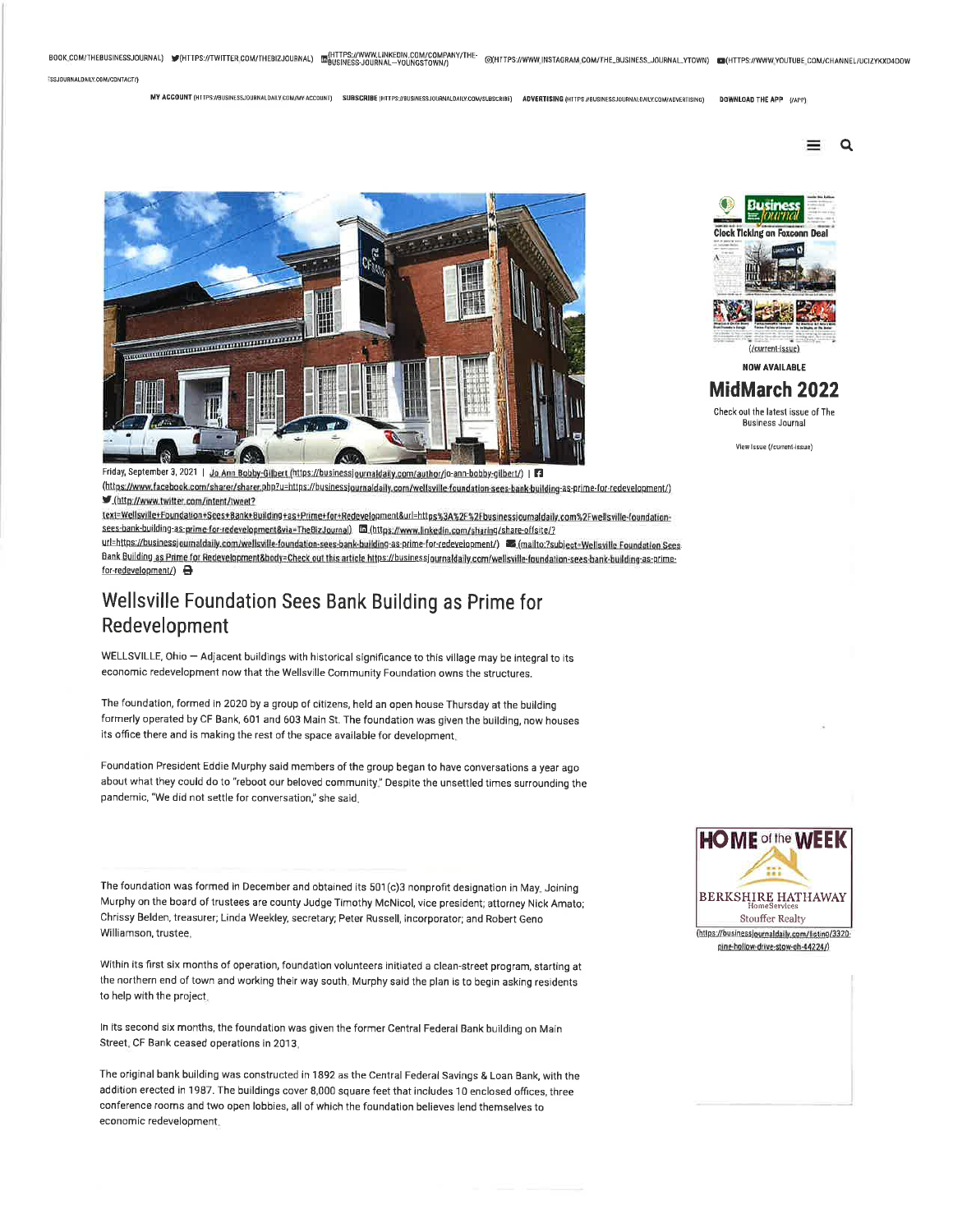

Open house attendees look at the original bank vault in the basement of the historic part of the building, which was constructed in 1892 as the Central Federal Savings & Loan Bank.

The foundation accepted the gift with no restrictions, But, according to Russell, it nearly "chickened out" when members noted damage to the exterior masonry wall.

CF Bank gave the foundation \$5,000 to help to fund an \$18,000 repair bid and Russell announced another \$15,000 was subsequently contributed by the Go Healthy Foundation, which also gave \$2,000 toward painting the wall.

The roofs on are in good shape, according to Russell, who said CF Bank spent \$42,000 to replace them a year ago, although ceiling tiles inside will need to be replaced. With fire doors in place, Russell said he believes the combined buildings could safely be separated into two units.

Russell said the foundation is free to sell, rent or develop the buildings in any way, guided by what uses are identified.

Noting the building has been "embedded in the history of Wellsville since 1892," Murphy said using the building to promote economic development was "long overdue."

Mayor Pro Tem Randy Allmon agreed.

"To me this is the greatest little town in the state of Ohio. This is a chance for Wellsville to grow and give something back to the community," he said.

Allmon offered any help his office can provide and introduced two members of the village council, Karen Dash and Keith Thorn, whom he said are "part of a team down [at Village Hall] that's remarkable, I never saw a council come together like this. All they have in their hearts is to make Wellsville a better place."

The open house was co-hosted by the Columbiana County Port Authority and Department of Economic Development.

The executive director of the port authority, Penny Traina, said she is "very appreciative" of the Wellsville Community Foundation's hard work and efforts.

"I am from Wellsville and there's no place like home," Traina added,

Following tours of the building, Murphy encouraged those in attendance to discuss their ideas for reuse of the site.

One suggestion came from village fiscal officer Hoi Wah, who said she would like to see the building transformed into a medical clinic since residents must travel to Jefferson County or into Calcutta for such services.

Wah noted that Wellsville has just one doctor in residence, no dentists and that residents of nearby communities such as Hammondsville and Irondale might also make use of such a clinic.

Copyright 2022 The Business Journal, Youngstown, Ohio.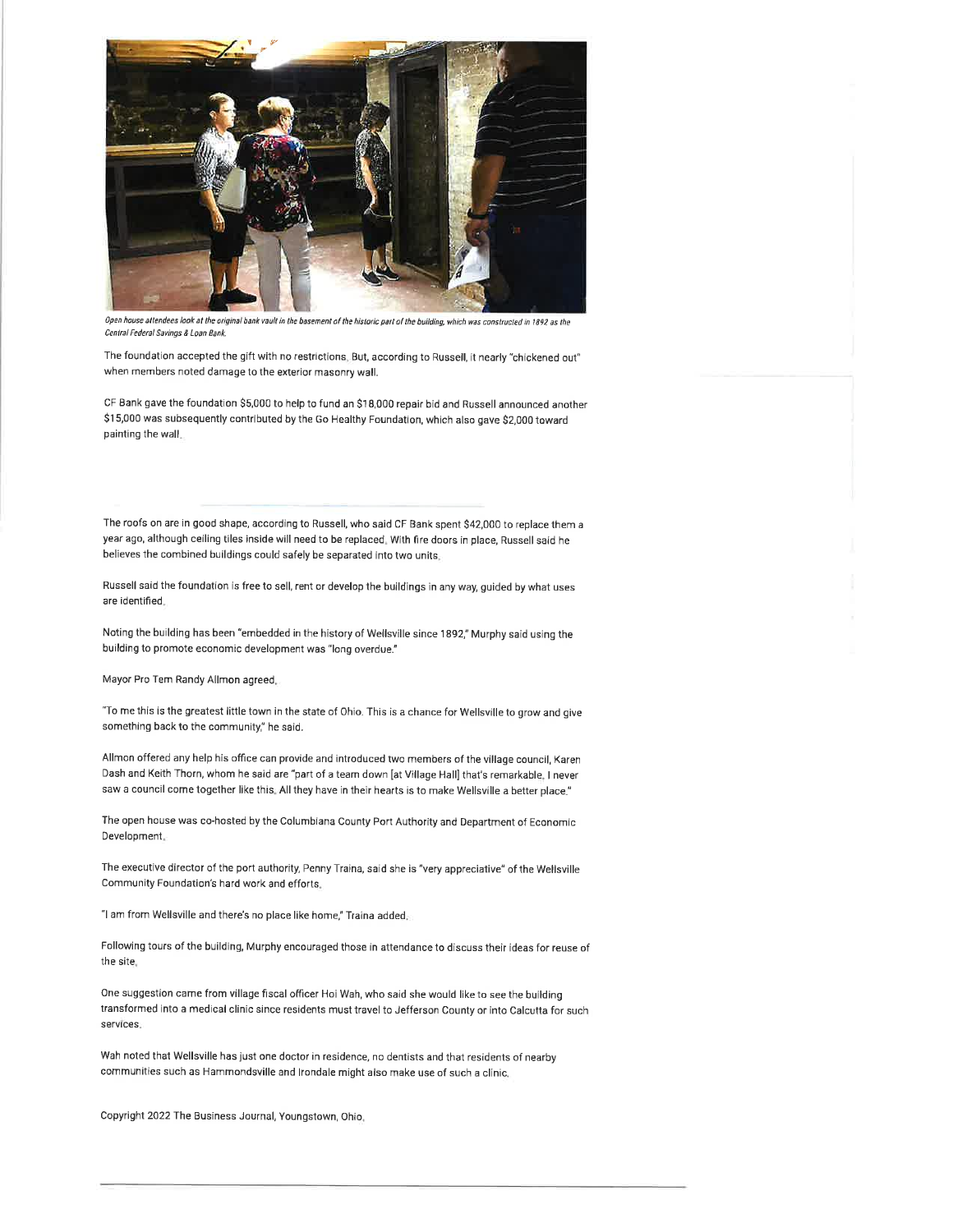# **Former CF Bank building turned over to Wellsville Community Foundation**

JUL 24, 2021

WELLSVILLE — The Wellsville Community Foundation (WCF) took ownership of the former CF Bank office building on Main Street last month.

The building, which has not been in full use for a number of years, was given to the non-profit WCF by the bank. The foundation plans to determine the best charitable or non-profit use of the buildings and are soliciting ideas from the community. There will be several open houses held.

*"We are honored that CF Bank has entrusted us with this historic building,"* said WCF President Eddie Murphy. *"Each effort pursued or adopted will be done in the spirit of community advocacy and advancement."*

There are seven current trustees of the WCF — Attorney Nick Amato; Cressy Belden, a new resident to the area; County Municipal Court Judge Timothy McNicol; Murphy, a retired executive; Peter Russell, a former banker; Linda Weekley, a retired educator; and Robert G. "Geno Williamson, a retired executive.

*"Mr. Tim O'Dell, CEO and the board of directors of CF Bank were extremely generous in their gift of this property,"* said Russell, who initiated the negotiations on behalf of the foundation. *"But that's not all. They also gave us an additional \$5,000 to kick off our fundraising for necessary improvements to the property."*